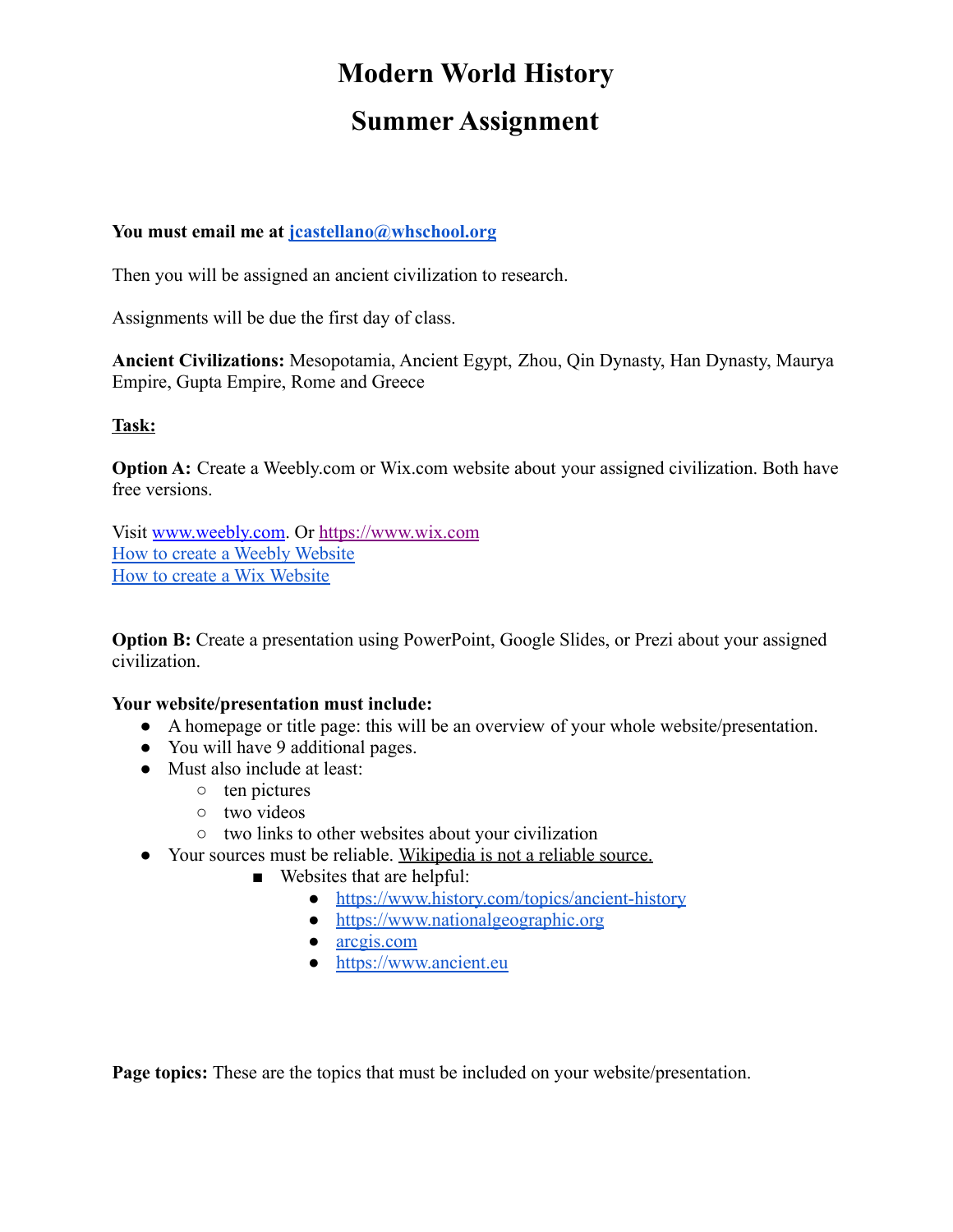#### **Topic One- Geography:**

Where was this civilization located? Why did it develop there? Describe the landforms of this region. Are there important rivers, mountains, oceans/seas, etc.? Describe the climate (weather, plants, animals) of the region. How did the location, climate, resources, and landforms affect the economy?

## **Topic Two- Culture:**

How did people survive? How did they make a living? Who did they trade with and what items did they trade? What unique art did your civilization produce? How was it unique?

## **Topic Three- Religion:**

What is polytheism? What is monotheism? What is your civilization monotheistic or polytheistic? How do you know? What gods and/or goddesses did they worship? What did they believe about the afterlife?

## **Topic Four- Society:**

How were social classes divided? (laws, tradition, etc.) What were the privileges of the upper social groups? Do certain classes do certain jobs? Are women and men treated differently? Explain how and why.

#### **Topic Five- Government:**

What type of government did they have? How could a citizen be active in the government? Who were some leaders who made changes in the government? Describe the changes they made.

#### **Topic Six- Writing System:**

What type of writing system did they use? How was it unique from other writing systems? Why was the writing system important?

#### **Topic Seven- Geography/Map:**

Your map needs to identify the following:

- What continent was your civilization on?
- Was your continent in the Western/Eastern hemispheres? The Northern/Southern hemispheres?
- What countries are now in that region?
- Show important rivers, mountain ranges, oceans/seas, major cities, important landmarks
- Were there any important trade routes? If so, mark them.